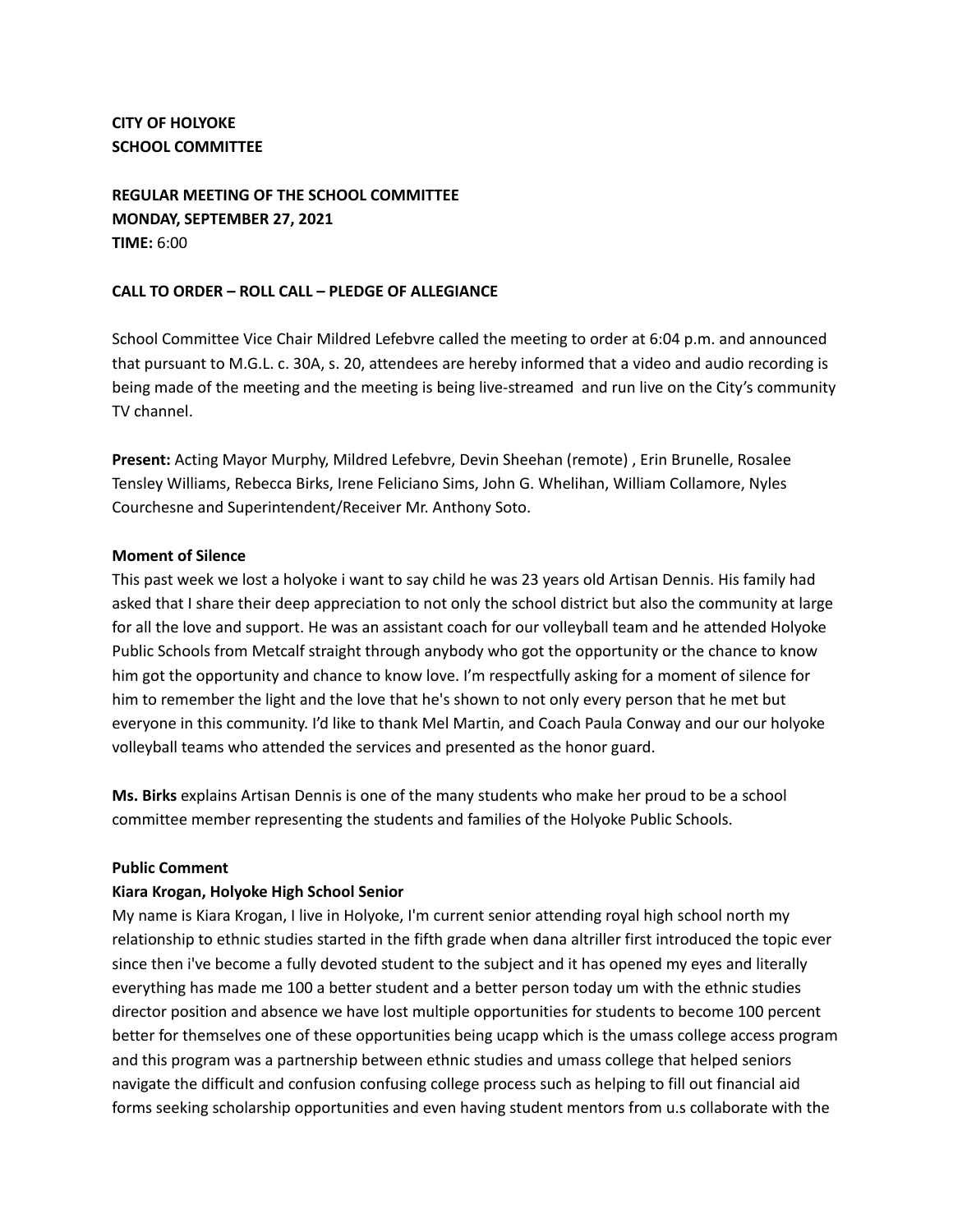high school students to also discuss the issues of access and equality in schools this very helpful program no longer exists in high school now due to the ethnic studies director position being pulled um another opportunity missed by students would be the student equity team organized by dr drake in 2018. this team had 10 students from hoyokai north and 10 students from hoyokai dean or south which is dean come together and discuss current issues in the schools such as like financial issues where funding would go and student input would go straight to the current superintendent in order to make big important changes uh for example one of these changes would be the teacher expectation sheet that all new teachers have to review over and to agree before fully commissioned at boyle high school this agreement opened the door for better teacher relationships and teacher-student relationships and opportunities to spread the ideas of our team to other schools in the state and ever since the ethnic studies director position was removed this program has also vanished leaving kids like me in the dust with nothing to be a part of so i kind of feel stranded and not only did the did the director go make opportunities for us inside of school but it has made really relationships along the way ex-director and i have an amazing relationship she's always been there for me as a leader and as a friend i would even go as far as calling her family should go beyond lengths for me to ensure that i was at my best or reaching for her she hasn't become the person i am today all the knowledge from ethnic studies program in general has made me a better person today ethnic studies has taught me important values such as learning about my identity queer identities and ethnic slash racial identities of students all this information helped build a community of respect in the high school and this position is so much more than a role in the school it's a gateway to respectful learning and a huge building block for the community of hoyokai so we urge you to support ethnic studies not just in words but in action please thank you thank you kiara

#### **John JR. Rivera , Holyoke Resident, 2 Laurel St, Former HHS Student**

I hope that my testimony will not only be of value but will be a wake-up call for everybody that receives this to some or all .This might be difficult to hear , difficult enough to make you close off your ears. I anticipate this a reaction so, I urge you please a bare minimum listen to understand and analyze what i'm presenting. I'm proudly first and foremost a dropout student of the holyoke high school, even though I graduated just barely graduating through the gateway program at 21 years old, now I consider myself a student that slipped through the cracks as they would say. Now I won't go into the statistics that six said that I was doing to fail uh the moment I was birthed. From subsidized housing, homelessness, to welfare subsidies I've seen it all. Ethnic studies, Palante presented and the gateway program all contributed massively to my journey avoiding the crack that many of non-english speakers slipped through. Ii can tell you with certainty that without just one and only one of these programs I would have slipped through that crack just like my colleague previously stated and just like the millions around this country who could use this program to excel. Just like the ones who have gone through these rigorous studies, ethnic studies has proven time and time and again that it not only helps uh students both of color and not of color graduate but to give back to the community that helped us further along. I'm currently a latinx major at HCC, The farmer's market manager of the Holyoke Farmer's Market, co-director at the food policy nonprofit and a member of various boards in Holyoke. Without Ethnic Studies or any of the related programs, Holyoke would have lost kids like me. Holyoke is 52 hispanic latino as the crisis of capitalism and fearless imperialism increased immigration from latin countries has to increase Holyoke is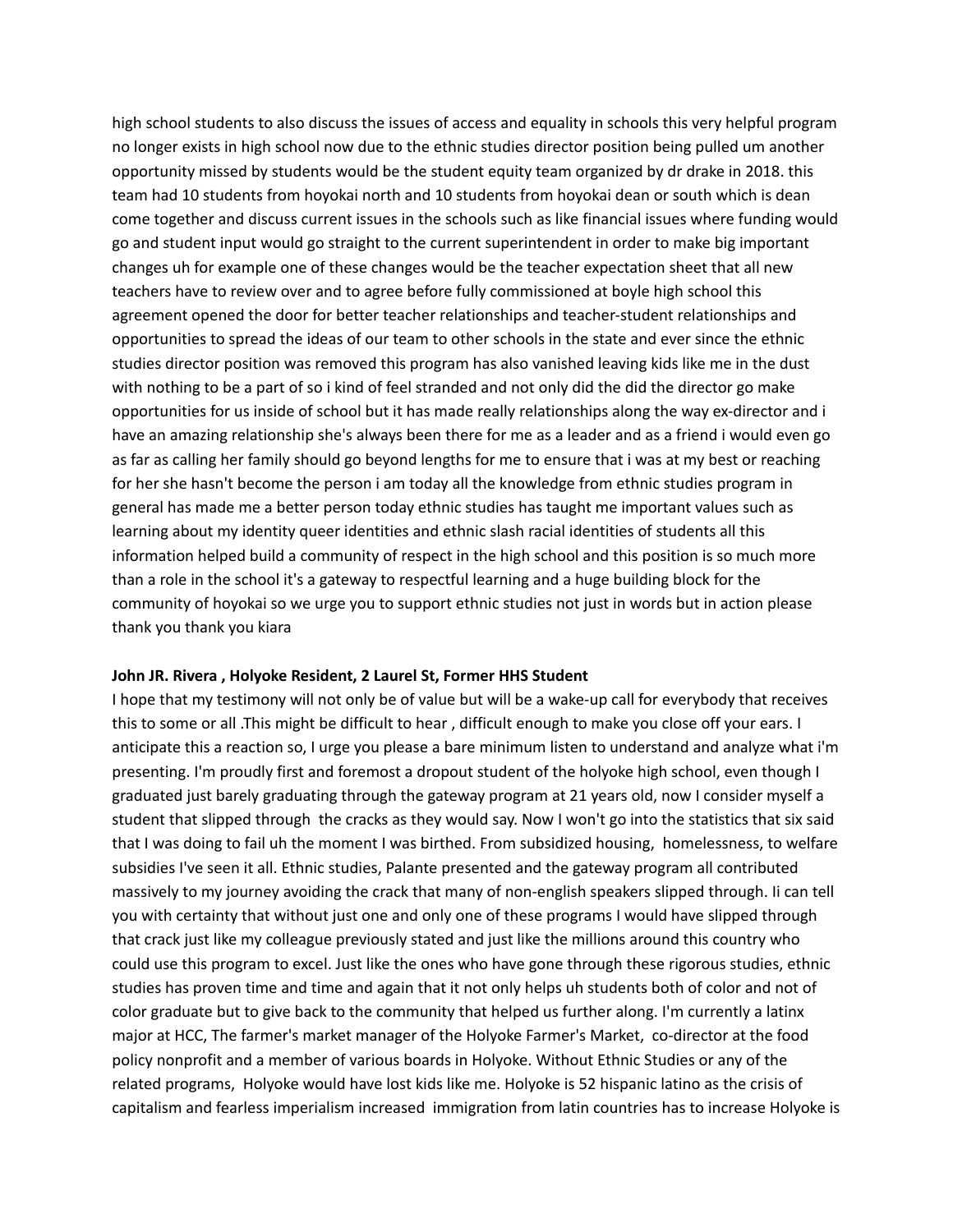known for a haven for all latinos of all creeds as we know the next 10 years we'll see hand in hand this effect.

If ethnic studies is to be done here at HPS, it is a symbolic gesture of the administration that leads it. The symbolic gesture, that under the folks that were in the positions of power, didn't do enough to save it. Those folks in charge did not lead others to advocate on the basis of saving and preserving the culture. The symbolic gesture is a form of compliance with white supremacy, I'll second that and even to add what further a former teacher said in his letter. I'm aware that nobody is proposing to do away with Ethnic Studies, maybe not on paper, but I assure you in practice that this is essentially what you're doing with this group in relation to the statement that you all who are not intentionally, maybe compliant or for white supremacy and i'll finish off by saying I anticipate that you know most who listen to this while on thei about their lives without batting an eye towards what I've said. I hope to be proven wrong but from my experience at Holyoke Public Schools, I doubt that that'll be the case. By any chance that you do wish to combat this, I asked you to organize and urge district leadership to pause their decision and collaborate with leaders, students, and community members on the basis of furthering the future of the program. We ask that you please consider supporting the Ethnic Studies Director position, we urge you to support ethnic studies not just words but in action.

#### **Kyson Nygreen - Professor at Umass Amherst**

I'm speaking tonight as a university faculty member and a partner of Holyoke Ethnic Studies. I'm just one of many university partners in this region who support Holyoke Ethnic Studies and collaborate with Holyoke Ethnic Studies. In June of this year, 29 university partners signed a letter expressing our serious concern with the elimination of the ethnic studies director position. We called on superintendent Anthony Soto to reverse the decision. I'm here tonight to reiterate this concern because we've not yet seen action all 29 signatories on the letter are university scholars and researchers and professors to collaborate withHolyoke Ethnic Studies. Through our collaborations we provide numerous opportunities to students these include after school programming in clubs field trips to local colleges dual enrollment opportunities at our colleges teacher professional development and support with community engagement and outreach. My work specifically includes helping to plan and facilitate teacher professional development for ethnic studies teachers helping to create a future teachers club and a dual enrollment, agreement with umass college of education and organizing a field trip for ethnic studies students to umass to participate in a black lives matter and education event and that's just one example. Without a full-time ethnic studies director much of this partnership work will not be sustained Holyoke Ethnic Studies is such a special and unique program but it needs a a full-time director who has designated and compensated time in the week to undertake the relational and administrative work of managing multiple community and university partnerships and also to serve as an intellectual leader for the program. The decision to eliminate the director position will result in fewer opportunities for students to participate in community engagement and college access partnerships and it already has had that result holyoke students will lose out from this decision and the ethnic studies program will be weakened by this decision. I urge you to reverse this decision and reinstate the director position immediately. Please consider the unique and transformative nature of the ethnic studies program which is distinct from other departments as an educational researcher. I truly believe thatHolyoke Ethnic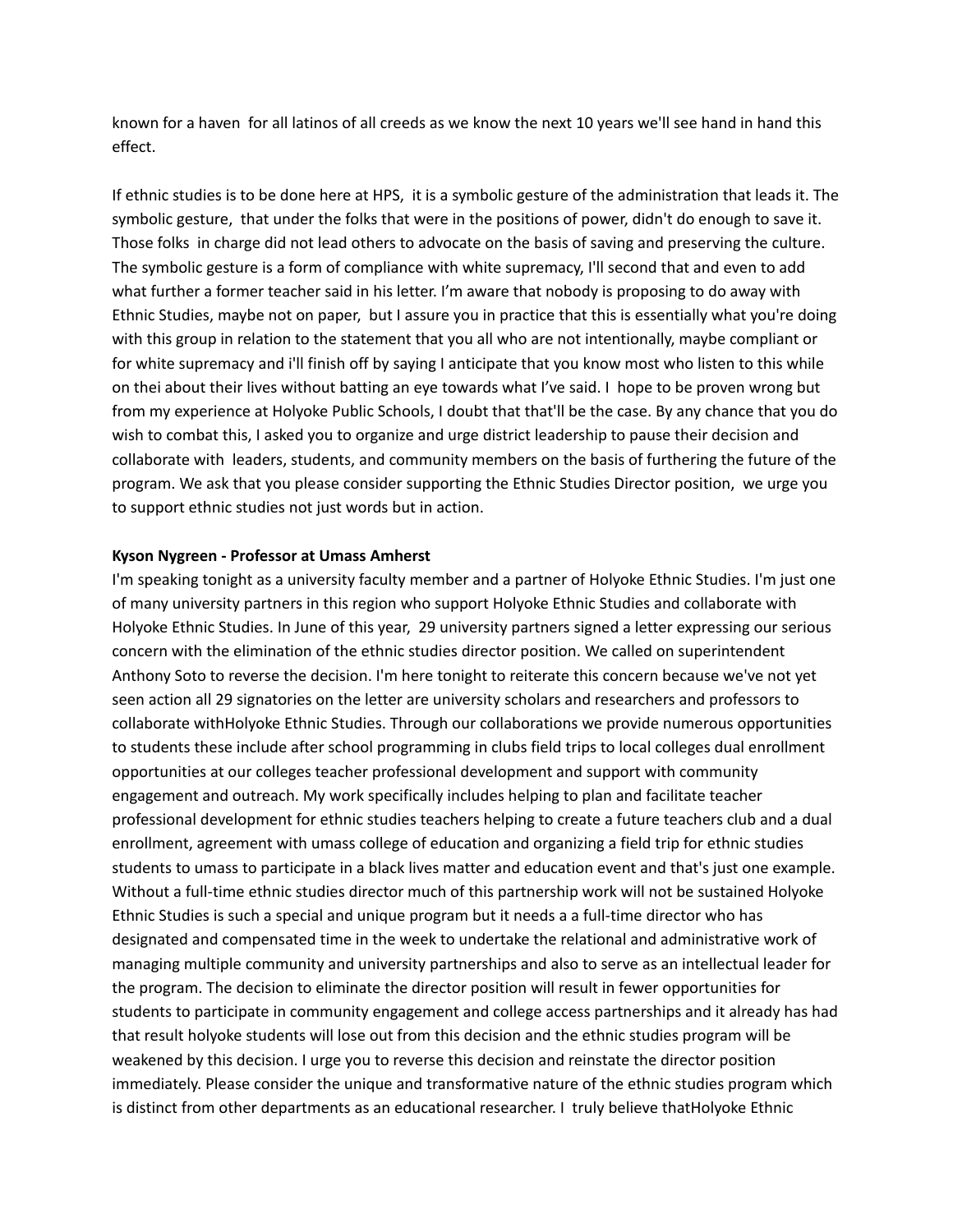Studies program is unique and special and that it could be a model a national model for what ethnic studies can be. Please stand by your commitment to anti-racism in concrete ways that move beyond rhetoric. I'm here tonight with the previous two speakers and together we urge you to support ethnic studies not just in words but in action.

### **Student Showcase**

Notificant sent prior to the meeting that the Holyoke High School Theater Company was unable to attend.

# **M.A.S.S Certificate of Academic Excellence Armani Ruiz- Dean Campus Jacqueline Jourdain - Holyoke High School North Campus (Not Present due to Volleyball Game)**

**Al Gates -** We want to congratulate, Armani Ruiz for the M.A.S.S Certificate of Academic Excellence-Armani is a senior this year in our culinary arts program and armani has been a student leader since arriving on campus as a ninth grade student at Dean. Armani has always sought to be in the action action that makes and creates change and she's mentored students in grades six through eight. She's collaborated with sodexo when they were looking for feedback on on school lunches. Armani has stepped up to lead but is also somebody who will fall back and follow because she's not too prideful and knows when other people need to have the chance to lead. Armani enters her senior year always having been in honors classes and carries a 3.94. Right now she is also working and is somebody that has been through just a lot of challenges that armani has been able to navigate through in order to to show up and be where she is today. We know that doing that and doing that through many challenges in all honors classes is something to be said and working right now Armani stays plugged in so a critical thinker, a member of our community, and somebody who will we will be hearing about over the next year and more.

Armani Ruiz was thankful for being recognized and receiving the award. She is grateful for the people who have supported her, especially during these tough times, and particularly the staff at Dean who always push her to be better and to be a leader.

Jacqueline Jordain had a volleyball game tonight and couldn't be present. She will be invited to the next SC meeting so she can receive her certificate.

## **Student Representatives 2021-2022**

Dr. Mahoney will work with the two principals to identify students interested in being student represrtnatives for this school year.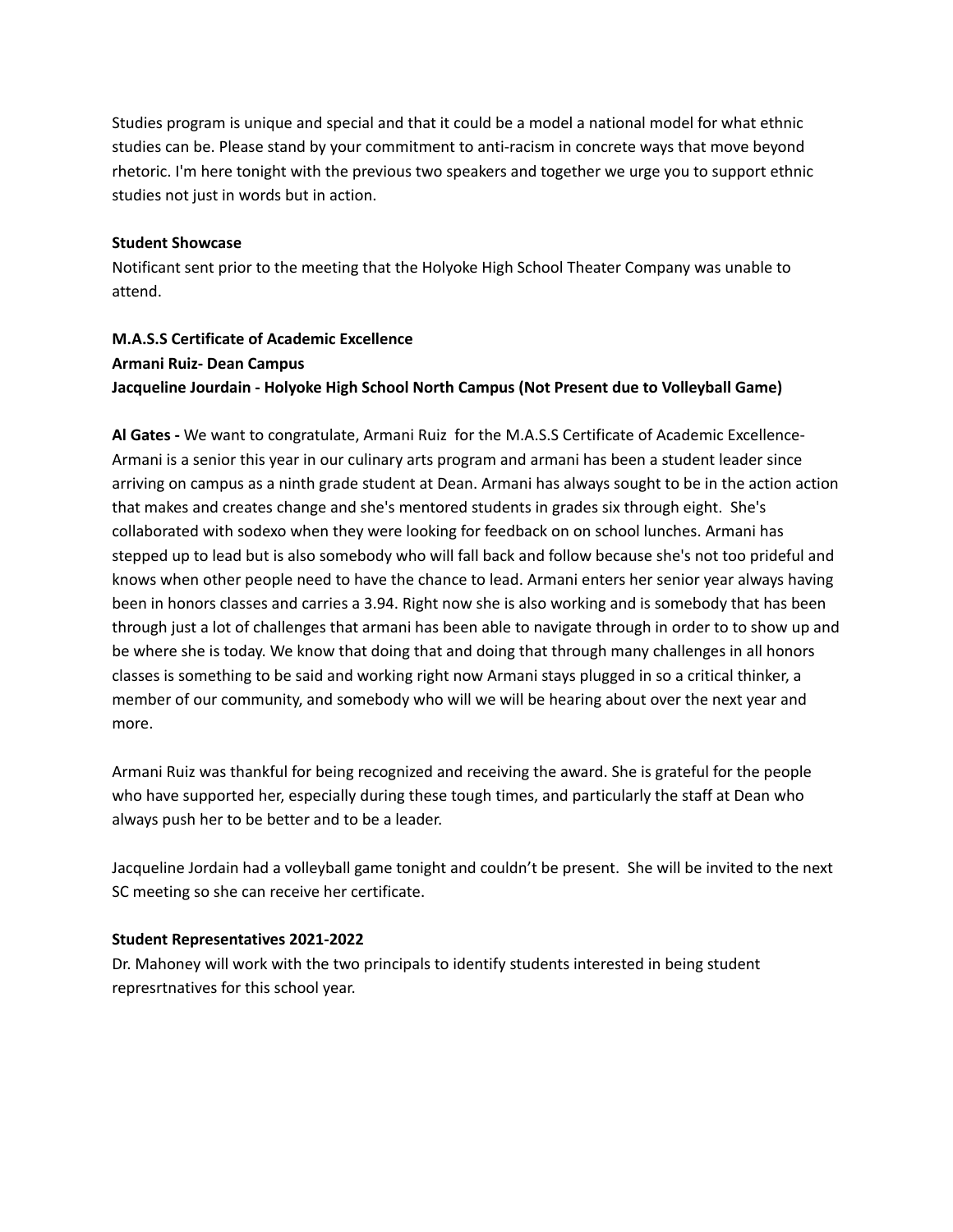#### **SUPERINTENDENT RECEIVER REPORT**

#### **BACK TO SCHOOL**

**Enrollment -** There has been a decrease in enrollment. The decrease in enrollment is more evident in our pre-k and k grade levels. Pre-k and k is down about 171 students. Enrollment for for just grades 1 through 12 increased from two years ago from 4,545, to 4,569.. In fy 20 we had about 769 kindergarteners in pre-k and we're down to about 598 which is consistent with last year so we hope that as we combat this pandemic that more families will choose to send their their children to school in those earlier grades because we know how important early education is in the development of a child's learning how important pre-k in kindergarten is to their growth.

**Attendance -** The district's attendance rate for the first four weeks is about 86 %, which is consistent with last year. Prior to the pandemic, we were at about 95 %. The rates tend to be higher in the middle of the week on Tuesday, Wednesday, and Thursday, and the lowest are on Mondays and Fridays. We're not able to report yet on chronic absenteeism as it is too early to do that in order to calculate it accurately. 47 Students have not show up which contributes to the low attendance rate. Note: Whenever we present attendance data, we never include a pre-k.

Overall we are well below the 95% that we were at in 19 since our average is about 86%. Some schools you can see have higher attendance than the average while STEM, Lawrence, Peck, and Veritas are below the average. Veritas is really low for some data cleanup that needs to happen. They do have 12 of the no shows and 24 partially completed no shows / withdrawals. Veritas today and with the withdrawals updated they are at 80% which is higher than the 75 but still well below the average.

The high school average is about 84 %. Dean is slightly above the average at about 90 % and then Opportunity Academy is lower at 59 %. Opportunity Academy attendance rates tend to be lower due to the students we serve at are not in a traditional setting and they require alternative learning environment which includes a flexible schedule.

On average 21% of our absences are coded as medically excused. While we are not able to identify student absences that are specifically covid-related, we do assume that a significant amount of our medical absences for this year are related to covid. If we were to remove these medically excused absences from our attendance calculation, our attendance rate would increase by approximately 2-3%. Attendance is a difficult thing to tackle amidst a pandemic especially when we are encouraging families to keep their children home if they are sick. We have to continue to encourage families to do this for the safety of our schools as a whole but also need to make sure we are doing the right amount of outreach with families for students that have non medically excused absences.

Attendance is difficult to tackle amidst the pandemic. We are really encouraging families, strongly to keep their kids home when they're sick so our attendance data definitely reflects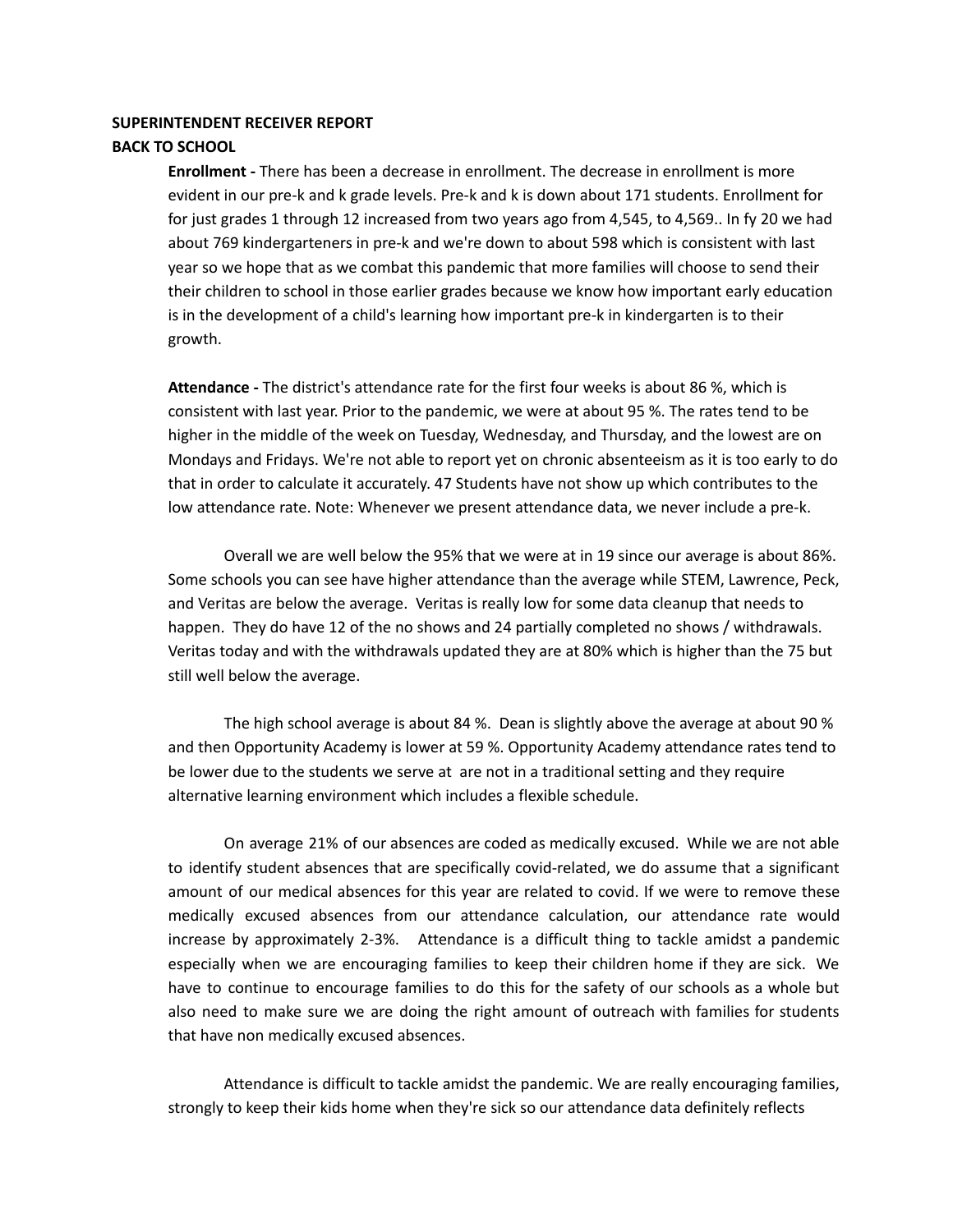that. We're going to continue to encourage families to to keep their kids at home when they're sick. That's how we're going to keep our school safe. It's also important for us to continue to monitor the students that aren't showing up and aren't medically excused. We want to make sure we're re-engaging our students and and following up and having those conversations with families and making those connections.

**Staffing-** There has been 15 late resignations this year compared to fivelast year. Three of the eight Sped vacancies are core teaching positions (others include psychologist, speech pathologist, etc) There are 41 paraprofessional vacancies: 22 are special education positions, the others are support roles. Specials vacancies include Art, Music, Tech, etc. Recruitment Programs will prioritize candidates of color, critical shortage areas, bilingual candidates, and candidates who are deeply connected to Holyoke community. As we recruit, we are continuing to work with higher ed institutions and other partners. On October 6th, we will be hosting a recruitment fairs, including one through Get Hired on October 6 @ the Holyoke Mall as well as an HPS Virtual recruitment fair and will be partnering with MassHire on September 29, 2021.

**Learning plan for Extended Leaves**- We have developed and are implementing a learning support plan that will be in effect for any student who needs to be absent either due to a mandatory isolation or any type of of illness that requires them to be out of school. We also want to make sure that someone at the school is making a a personal connection every day you know in some cases it's going to be the counselor some cases, it'll be other staff in the building but we want to make sure that there is that personal connection being made every single day if a student does have to quarantine for a long period of time.

**MCAS -** MCAS data was broken down by participation rates and surprisingly our participation rates are remain pretty high um they're about 95 percent for grades uh three to eight and in english and math and 81 and 82 for grade 10. i didn't expect the participation rates to be so high given everything that we went through but you can see here that there on average it was about 94 in ela compared to 96 percent two years ago we did not administer mcas tests last year enough in um in 2020 or the year before um our math participation rates are at about 93 percent where we were at 96 percent again in 10th grade you could see a a big dip in terms of the participation rate it went from 86 to 80 and then in science the same thing we're at we were at 95 and 19 and we're at 92 right now.

There was an analysis of MCAS data and compared it to 2019 MCAS data since MCAS was not taken in 2020. You can see that we saw decreases in meeting and exceeding in ALL grades except for grade 10 which saw a 7% increase. 8th grade being the biggest drop of 10% points. The impact that remote learning has had on our students is in ELA. The % of students meeting or exceeding ELA standards dropped 5% points from 19% to 14%. More students are also Not meeting expectations as evidenced by the 9% increase from 32% to 41%. Math decreased in all grades with the highest drops being in 3rd and 4th grade of 11% and 13%. Overall the drop was 7% points since we were at 12% and are now only 5% as a District.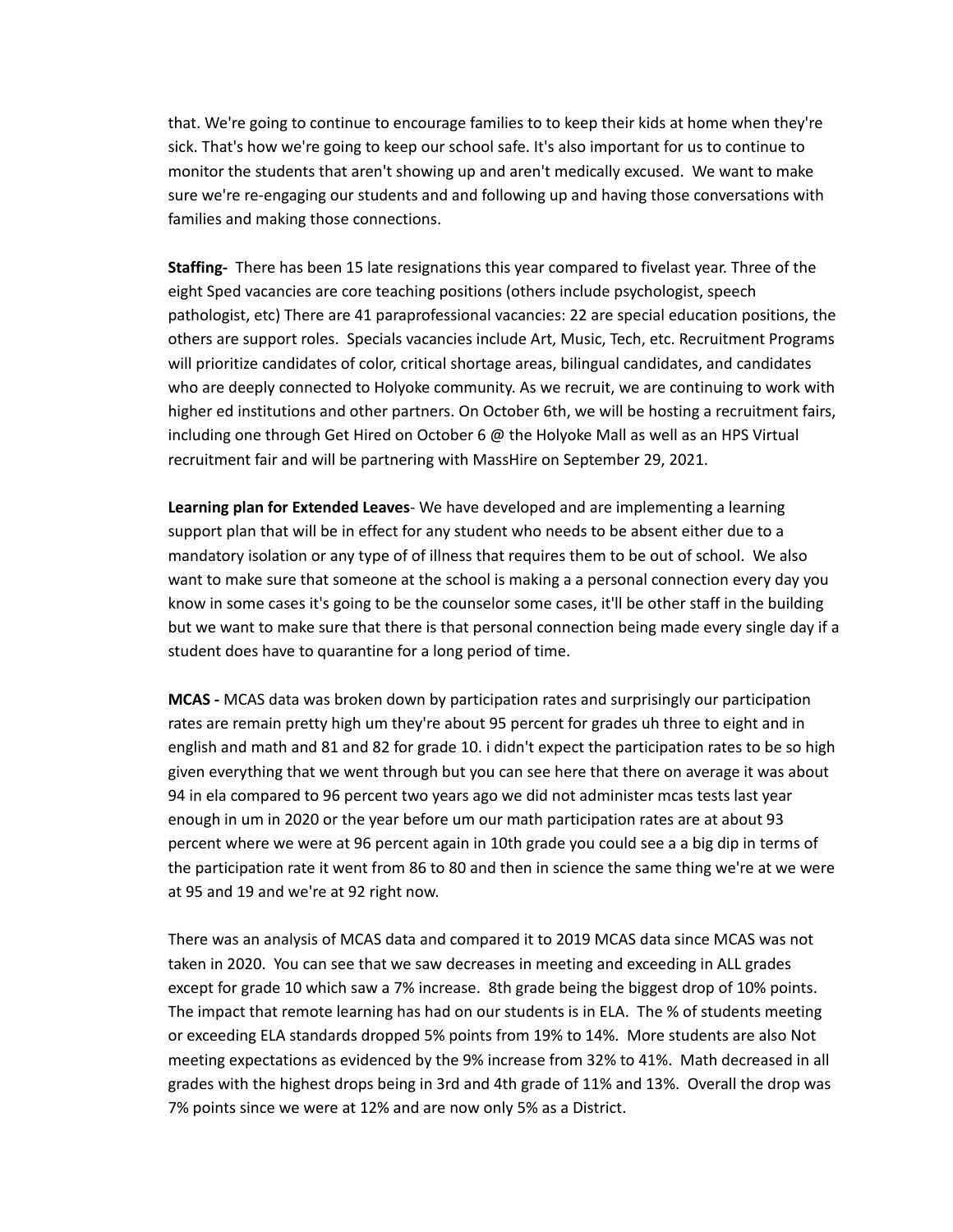Not only did we compare our 19 and 21 data to each other we also looked at the gap between us and the state average. In ELA and Math, the gap between the percentage of students meeting/exceeding expectations narrowed in all but three grades: ELA in Grades 3, 5 and 7. When looking across grades 3-8, the gap between the state and Holyoke narrowed in Math (from 37% to 29%) and remained the same in ELA (34%). Although the gap narrowed, the overall level of performance continues to be very concerning it just shows that this pandemic has had a huge impact across the state as well not just in Holyoke.

These results just highlight the importance of our students needing to be in person and it's why we need to be proactive and plan how we're going to address these gaps. We do have an accelerated learning plan. We've made a significant amount of investments in academic intervention teachers in coaching and math and reading interventions. We are working on strengthening the instructional core, and looking at the students that performed at the bottom 25%. We are currently working with schools to identify those students to be identified and for schools to create a a learning acceleration plan to make sure that those students are getting the supports that they need to improve um in in academics and we do know uh families will be receiving the mcas report card shortly after september 30th and i think that we still you know we just got this data it was made public last tuesday we're still analyzing it this was a real high level update of the data but we still have to analyze it by school we're going to be analyzing it by sub group for now we thought that this was we just wanted to give a brief update to the committee where we were at with uh relative to the state and relative to 2019 which was the last mcas that we took.

**Ms. Brunelle** - expressed concerns around submission dates of no shows in sims, Oct & March, will this information that was incorrectly documented be corrected, including students who are being withdrawn prior to the Ooctober submission.

**Mrs. Birks**- expressed concern about compliance with IEP's, since the district is down 22 special education paraprofessionals. She has heard from parents that students are not receiving speech services. She asked if the district is working on a plan to provide services in the interim, until staff can be hired so that the IEPs are fully implemented. She understands the critical staffmg shortage and families need to be aware of that as well. Howe ver the district has a legal responsibility to provide services in the IEP.

I want to be honest and transparent with families, we have the critical staffing shortage you know the these are the issues and work with families to come up with solutions on things that might work. Marianne Currier is working with agencies, however we need to start offering options because legally it's our responsibility to make sure that these students are getting the services provided.

If that means that moms and dads have to call and set up outside appointments, for example with Holyoke Hospital for speech services or Bay State or wherever, then it's on the district to take care of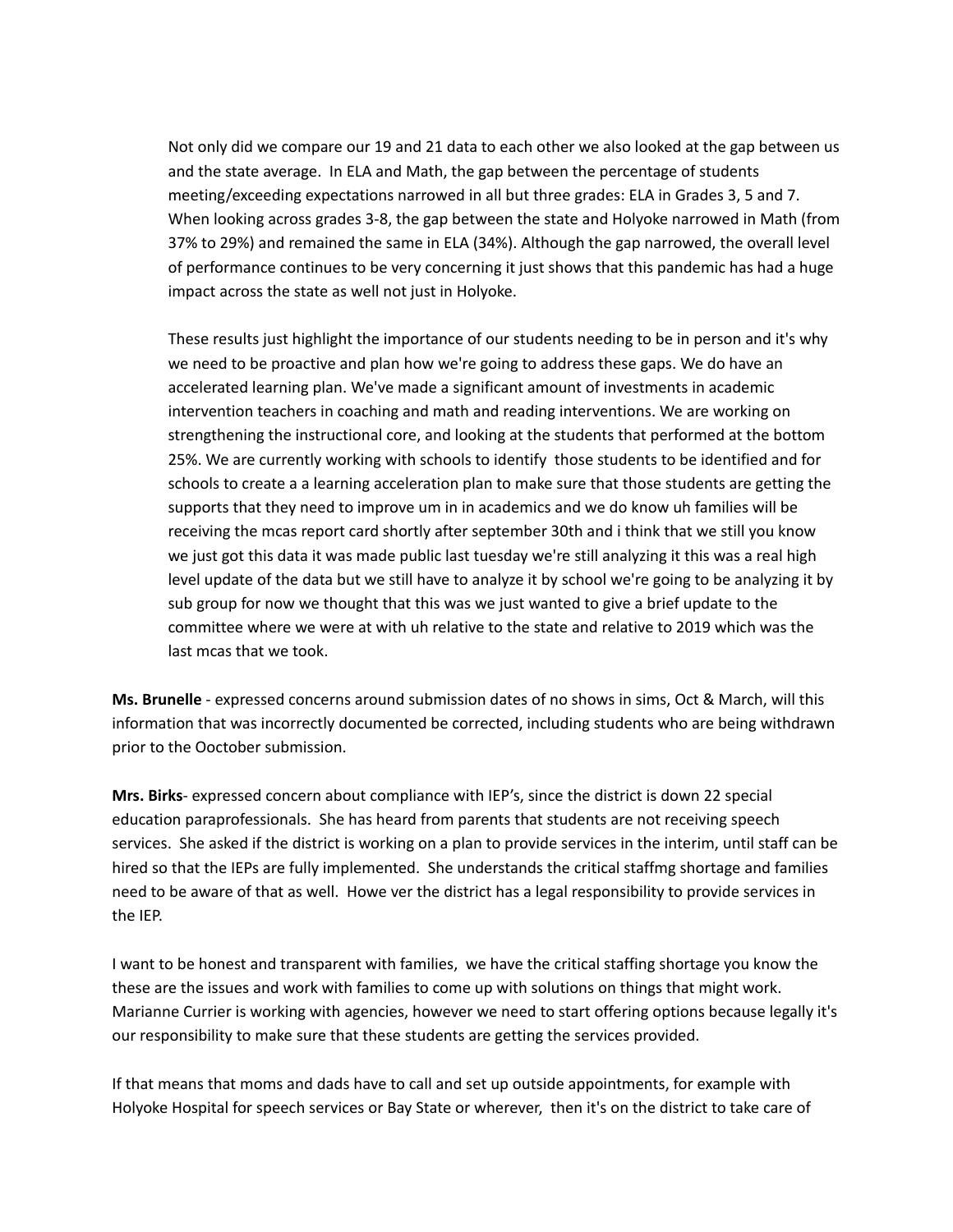that bill. We need to start showing parents their options and leading them to making sure that this their students are getting the services that they need. The concerns of the unfilled special ed teachers which includes the psychologists as well is that also how many for the speech the ot, pt. I really want to have open honest transparent conversations with families. Parents have an expectation that their children are getting services and 99 percent of the time when you're talking about special education those students aren't able to come home and tell mom and dad whether or not those services happen. Parents are going off trust so when they're starting to see regression and they're finding out after the fact that's not okay. Ms. Birks is aware that the district is doing outreach, trying to hire, there's a critical shortage in the state, andwe had to call in the national guard for busing.

# **Superintendent Soto's Response to concerns**

The district is exploring every possible options:

- Making paymore competitive
- Offiering services after regular school hours ad providing stipends to teachers
- Working with community partners to develop pipelines to fill critical vacancies
- Afterhours services for students
- Remote services-
- Pipelines for services

Superintendent Soto has reached out to the state to see if they had any short term solutions for these shortages.

**Mr. Collamore-** Clarification on attendance, 85% for the start school, then 89% at a later date. Does the date keep rising until the end of the school year or does it mean in the middle of the school year or does the attendance keep rising and rising to a point where at one point we were 95.

**Superintendent Soto-** Clarification in year 2020 before the pandemic, our attendance rate in those grade levels was 95 percent and we're down to 86 percent now.

Last year we were hybrid for much of the year and then we went in april we started phasing in different grade spans. Our attendance rate for the whole year was for the first four weeks of school for 88%, so we did drop but we expected that to be a drop you know kids are in school five days a week.

We anticipated the attendance rates to go down In response we are:

- Outreach through the face team
- Working with the counselors
- Identifying those families that have had absences due to illness
- making sure we're in contact with families who are not absent due to illness

Substitutes on on here but it is we do have some day-to-day some schools have day-to-day subs that show up every day but that's a those are positions that are tougher to fill at the beginning of this year more so than than some of our teaching positions.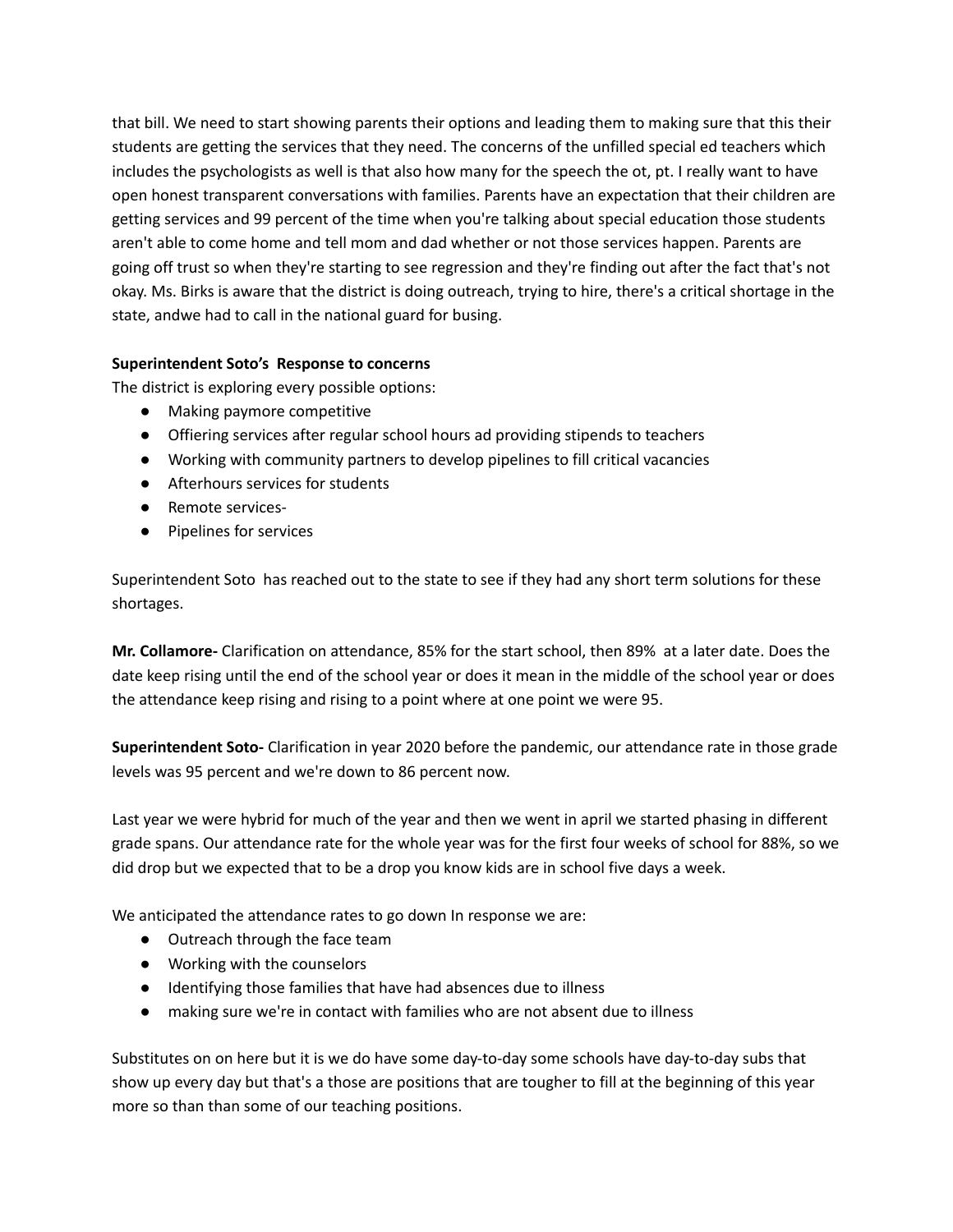A lot of investments in our coaches, a lot of investments in our academic intervention teachers and unfortunately due to the lack of of substitute teachers we're having to pull those positions.

**Mr. Whelihan** discusses this concerns around the major deficiencies with Veritas and their attendance we start getting the parents involved to try to you know the outreach in terms of getting firm data on why students are absent

**Superintedent Soto-** In response to being creative with compensation we are offering

- Employee Referall program
- More Competitive Salaray
- We've expanded our recruitment
- We're offering relocation bonuses
- Qualified candidates have been offered bonuses to sign on

The state we're in right now like this is not unique to Holyoke, this ESSER money we created positions, we've lost some teaching positions to go into some of those academic intervention and coaching positions. Other districts making the same offerings. The pandemic and the unemployment additional unemployment benefits, it's it's like all of these different factors are contributing to the issues we see.

**Mr. Courchesne-** share concerns about loosing the traction with the pre-k and students not coming to class.

**Superintendent Soto-** For many buses and big buses we didn't experience any driver shortages so these companies and it's happening, as seen on the news, it's happening across the nation. We have not experience issues with that level of transportation. We use vanpool to transport and this is where we've experienced some driver shortages and they were able to meet our need for the first couple of weeks, then it got to a point where we had 15 new students either move or go somewhere else. When we reached out to them, they informed us it is going to take a while we're experiencing issues. Once I heard that was when I reached out to the state and I asked if they could help.

What they do is they know we needed six drivers and we worked with with the state for the van company to send six vans to the base in Chicopee. Then they provided six drivers and we worked with all families that had students that use this transportation , and made sure they were ok with them driving the van because they would be in uniform.

**Mr. Courchesne-** concerns about the pre-k uh loss in numbers, great strides getting pre-k's in every school,except the high schools. It has nothing to do with buses.

**Superintendent Soto-** We have more slots available in pre-k that our current enrollment. Now moving forward we have a lot of half day pre-k programs and we're trying to convert them to full day programs for all families. We're working on a plan to to move in that direction. Some of our current efforts to address this include: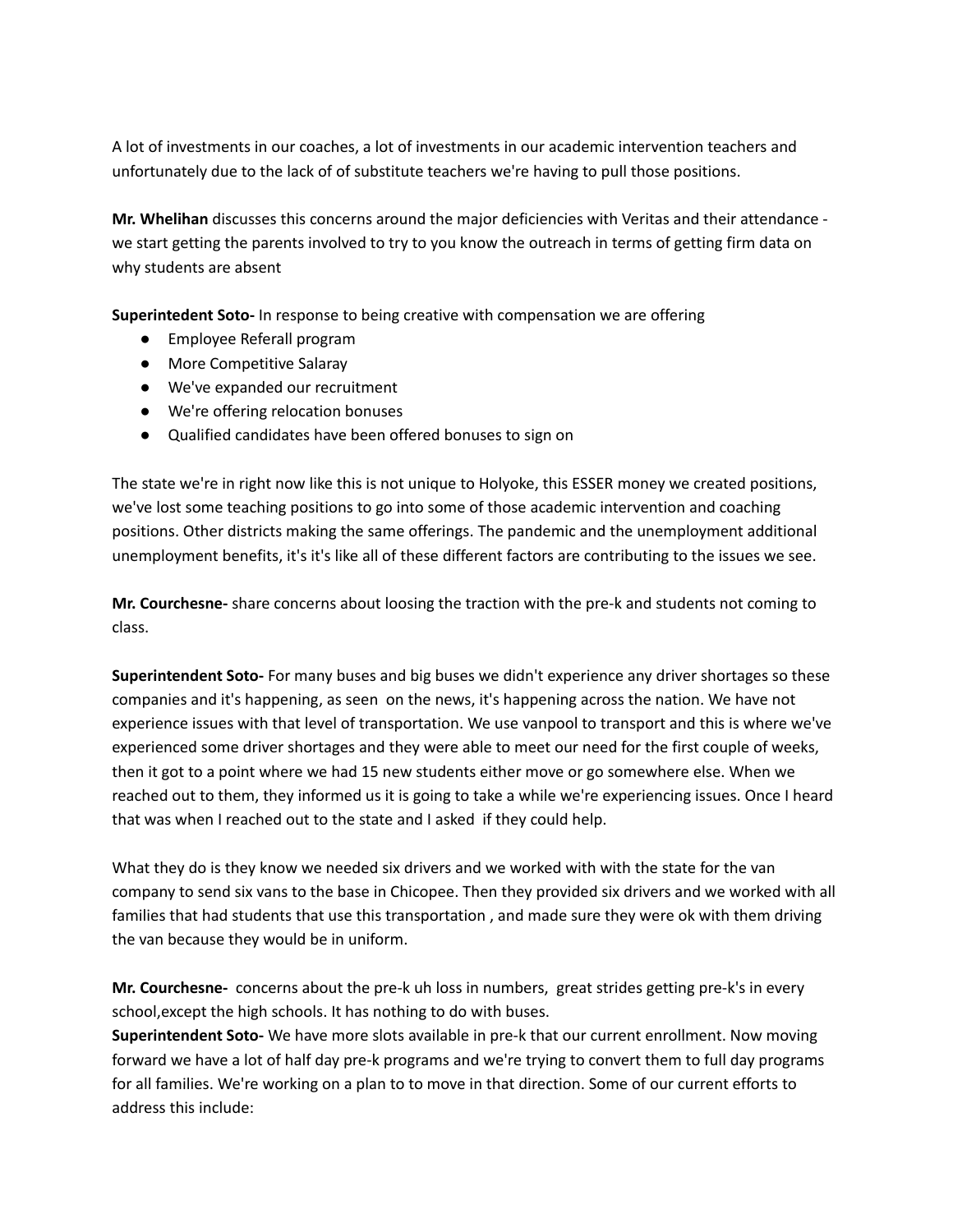- Enrollment team has been using blackboard connect
- Advertising on our website
- Encouraging neighbors who know somebody that has a pre-k age student or kindergarten age student have them enroll at enrollholyoke.com

Some families are just hesitant to send their five-year-old or their four-year-old or their six-year-old to school in the middle of a pandemic and some of them have the option to keep them at home.

Mr. Courchesne- Has questions around the district trying to provide parents homeschool materials in preparation to their return their school.

**Superintendent Soto-** We are reviving out HELI program, and there is 2 areas of focus. Identifying parents, and working with partners to provide kits to families in those earlier grade, and focusing on the curriculum its self. This services may not be provided by the HPS but can be provided by one of our partners. There was an attempt to do this 5 to 6 years ago, and due to the loss of funding at the city, it died, and we want to work with the city to ensure it is supported and it is a program that we will continue to have in the future.

**Acting Mayor Murphy-** If students were effected by the loss of school. SPecifically to PRE- k , are thoser students enrolled in another facility?

Classification to the chart provided by superintendent Soto. Some of the 170 students, Refer to Slide7 of the presentation, which show the breakdown. All student in HPS are receiving support in order to make up for time loss from being out of school. We have in our four cppi classrooms in our schools, which we partner with VOC. If families are choosing to go to a another pre- k program in the district, families may make this choice due to the hours of 7:30- 5 pm, which is beneficial for working families. Superintendent Soto will connect with out side pre-k providers to cross reference enrollment.

**Mrs. Lefebrve-** On attendance, you have that in the first few weeks of school it was 85.5 percent did that includ the students that had tested positive and were absent? Absences do reflect that parents are not sending their children to school because they could be a closer contact, and or the child is sick and the parents are not sending them to school.

Mrs. Lefebrve has brought up previously to former directors in the district about conducting exit interviews to find out why families or staff are leaving the district.

The district should be doing more for the employees that currently work in the district instead of trying to incentivize outsiders for coming in.

In regard to getting services for student on an IEP is regressing, until the time comes up for the meeting to discuss the supports for the child, the district has the obligation to provide these services to the students if it is outlined in the IEP. If the district is stating that we are going to provide such services as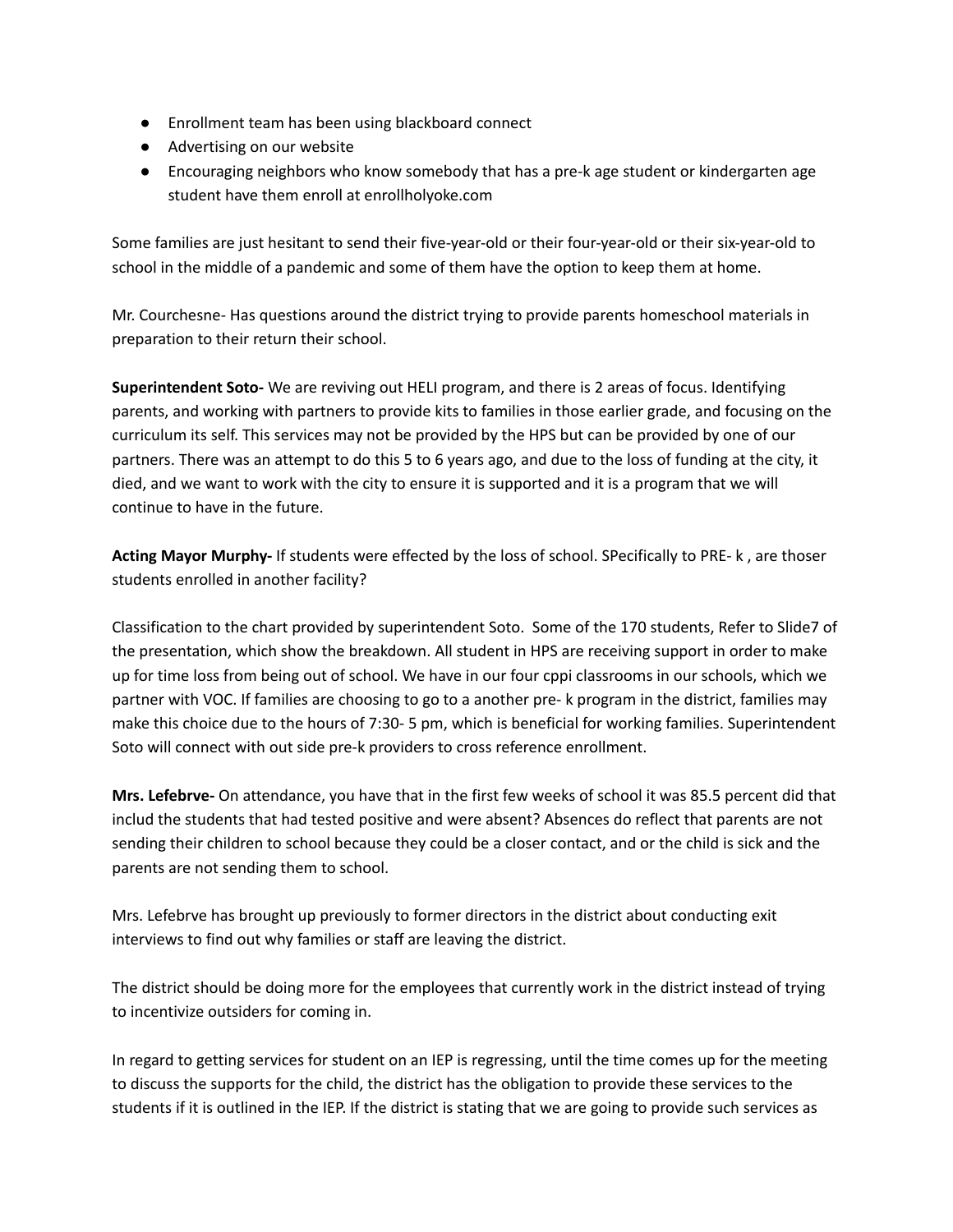outlined in the IEP, the district should be working with partners in order to better provide these service and be honest with families, as long as they are willing to as it is the districts obligation to provide these services.

**Superintendent Soto-** Yes, slide 15 shows the data regarding Medical Absenses. Funding is available, there are higher case loads for out Speech and OT therapist. We as a district want to enure we meet the needs for all students on an IEP, including outside providers, and asking our current employee if they would be willing to work additional hours to provide these services.

**Ms. Birks** questions the support from area colleges that can start doing their externships. When we came up with the extra fund and we opened up the higher positions and teachers who fulfilled those positions, does it make sense for them to be in those position instead of in front of students? Are we bringing the coaches back in the classrooms. Are we using paraprofessionals to cover these positions as well? Using paraprofessionals to cover classrooms, is taking away from students on an IEP, and they are coming up and covering a classroom should be receiving additional compensation.

**Superintendent Soto -** If we need to use a coach or interventionist will be used for teacher absences. Superintendent Soto strongly believes that strong coaching will support our teacher. We are not reaching our student outcomes, so have better coaching, intervention positions, including MTSS and the higher needs for student, allowed us to provide these supports through these positions. Alot fo teachers are leaving the profession as a whole. Yes, Paraprofessionals are being used for this. If a paraprofessional is covering, paraprofessional get \$10 for 1 hour, and or for the full day an additional \$55 a day. The starting salary for a paraprofessional is about \$1.50 higher than minimum wage.

**Ms. Tensley Williams-** has reached out to schools to provide donations for uniforms for the students.

## **COVID- 19**

While we continue to see an increase in COVID cases in our student population, our staff numbers remain very low. (vaccine likely). We have allocated funding and are in the process of hiring 2 full time nurses to assist with contact tracing for the district. We continue to stress the importance of distancing and proper mask wearing to reduce the chances of in school transmission

New additions to our safety procedures are:

- **● Rugs:** Discontinue using rugs as an instructional space since it is difficult to maintain 3-feet spacing between students while on a rug.
- **● Open Houses:** Out of an abundance of caution, all Open Houses will be virtual events for families, with staff in-person at the school.
- **● Adult meetings and 6 feet distancing:** Host remote meetings when possible and reserve in-person meetings for times when adults can be 6-feet apart and being in-person dramatically increases the effectiveness of the meeting.
- **●** Please note, by the end of the week, we will send **an at-home instructional plan for students** who need to quarantine due to a positive case or other long term absence/illness.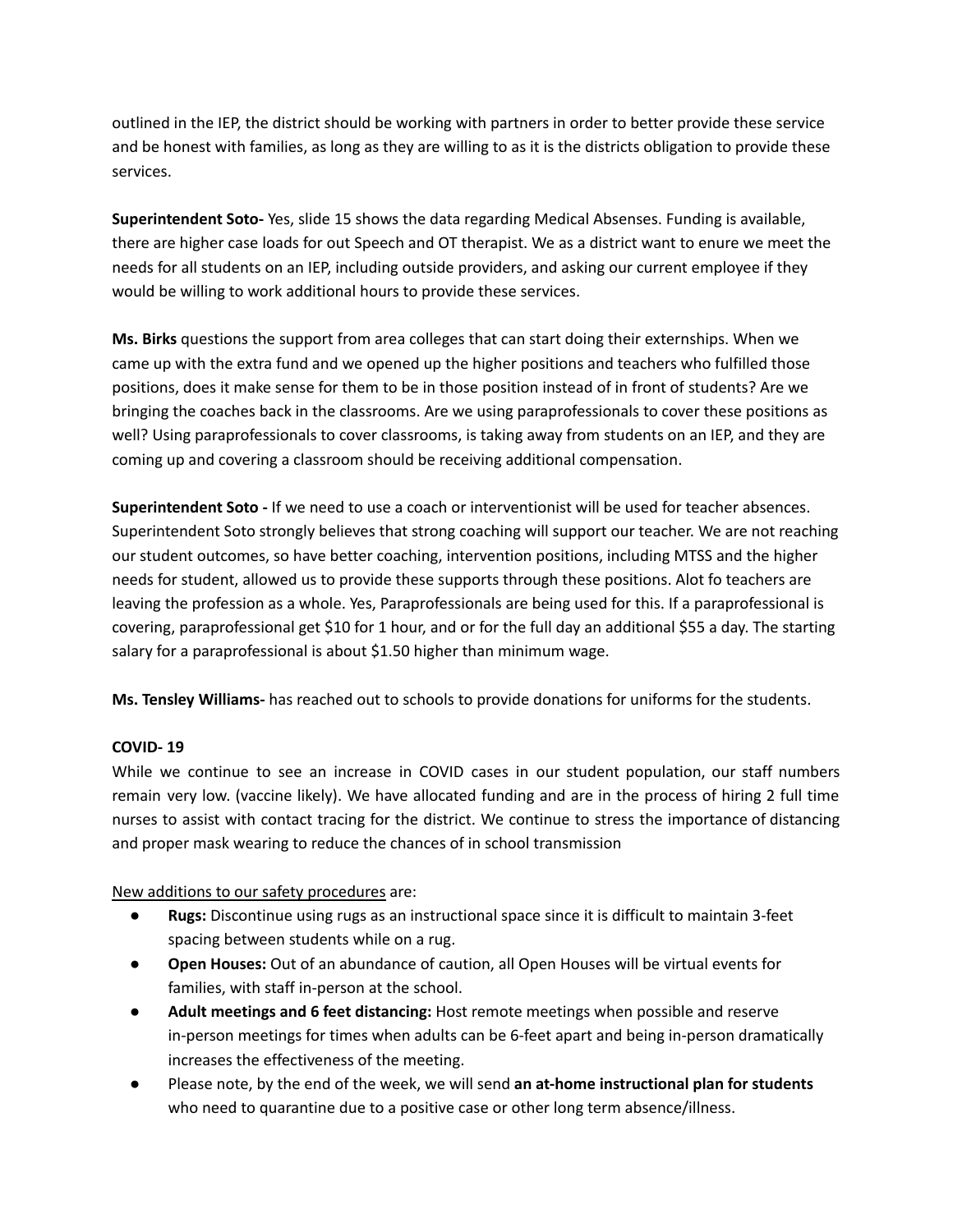It is important for all of us to follow this plan….If we follow this plan we will make sure that we are doing the best we can to keep each other safe and keep us in school In person…

- **● Masks for all in school buildings and on buses**
- **● Encouraging all eligible people to receive the COVID-19 vaccine**
- **● COVID-19 testing offered in schools through routine COVID safety checks and rapid testing for symptomatic individuals,**
- **● Proper ventilation through open windows and HEPA air filtration machines,**
- **● Physical distancing as much as possible in the classroom and lunchroom**
- **● Placing students in cohorts when possible to limit cross-group exposure**
- **● Staying home when sick**
- Daily Screening Tool
- Contact tracing when possible exposure to COVID-19 has occurred and quarantining as per protocol
- **● Teaching and ensuring students participate in healthy practices like handwashing and covering coughs/sneezes**
- Limiting visitors to school buildings and promoting virtual and outdoor opportunities for family engagement (e.g. IEP meetings, back to school events, etc),
- **Enhanced cleaning procedures**
- Use of personal protective equipment (PPE)

Air filtration machines that supplement our existing HVAC systems to quickly reduce airborne pathogens by 99.97%. The machines, found in every classroom, cafeteria and other areas of congregation effectively achieve air exchange rates of 4-6 times/hour depending on the size of the room and the fan speed selected which follows the current CDC guidelines and recommendations.

**Mrs. Lefebrve-** what's plan b if the numbers keep rising? then if they're out for two weeks then how's your tutoring or what are you doing so that they're not losing that education time?

**Superintendent Soto-** That's is the learning plan, making sure teachers are posting assignments in google classroom that kids have a tech a device if they're going to be out for an extended period of time. There is no option right now for remote learning. It's not allowed in the state for Holyoke. We didn't start a virtual school they will open up the application process again for next year. It's not something that would count towards student learning time that time would have to be made up in accordance with state law. Students are sent home with a device and we make sure they have 7-10 days worth of assignments posted in google classroom within 2 days. School day staff conduct regular check-ins with the student with the family to see how they are keeping up with his work and if there is any additional needs.

If the state were to open up and lift the restriction on being in person then we would look at at another option but right now that's not an option and there's no indication from the state.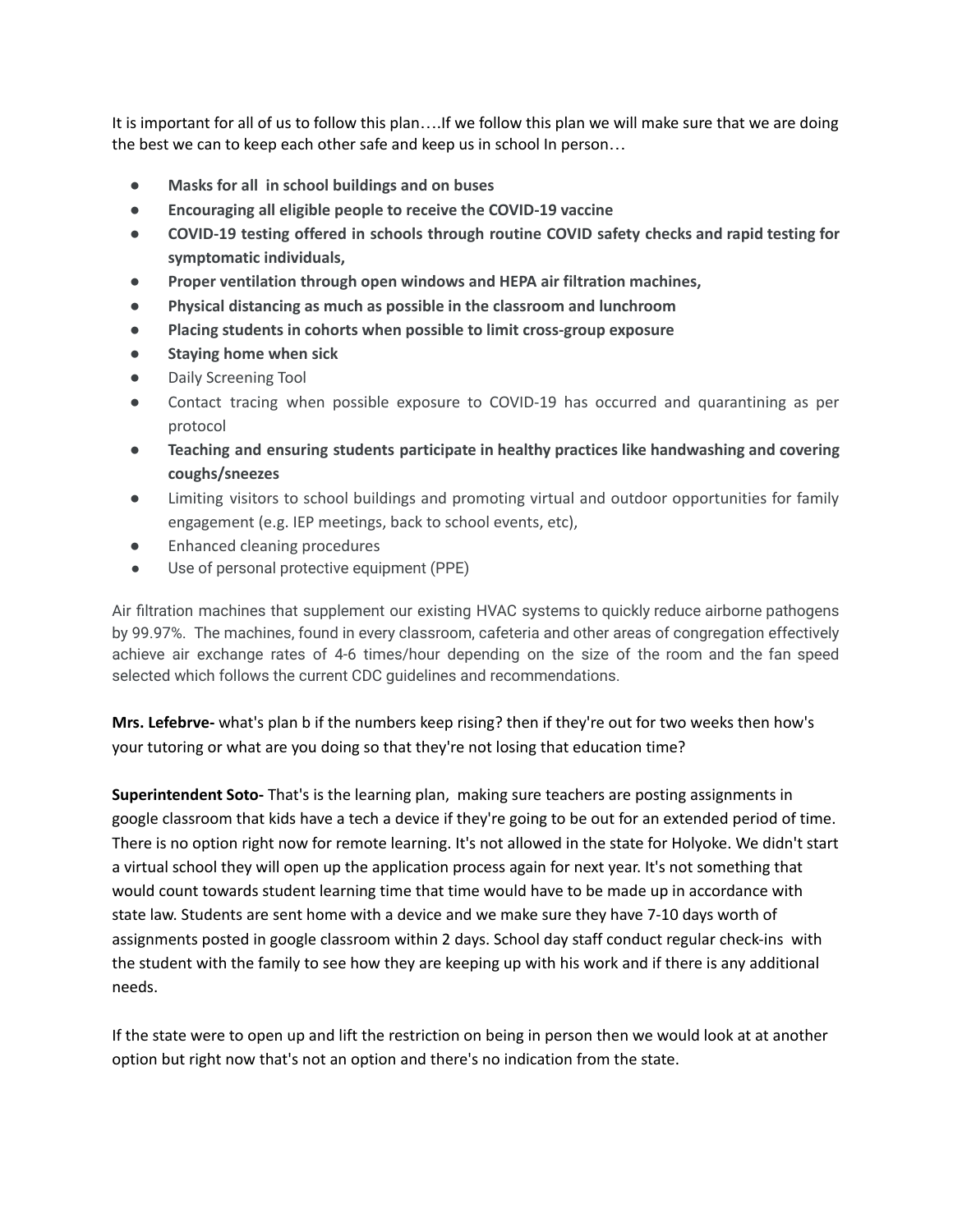The commissioner did announce today he was extending the mask mandate from october 1st to november 1st but there's been no indication that he will left the restriction. If you look at the results across the state that shows the impact that remote learning had on on students across the state not just in Holyoke, the state's looking at that and I don't see them creating an option where where the hybrid learning is an acceptable model anymore they will there will be an option to create a virtual school.

We're we're looking into that process for next year but for right now we just need to make sure that families that are willing and and can get the vaccine. We need to encourage families to sign up for the test and stay because that's going to keep their kids in school if they're identified as a close contact and then it's just another safety measure that we have in place to to make sure that that kids are safe and we need to continue to reiterate with staff the importance of keep your mask up and putting your mask up as adults it's what's going to keep our students safe and in person.

**Mrs. Birks-** if students are out for a prolonged period of time due to the sickness like the the 10 to 14 plus days are they not so they're not getting tutoring Can we ahve a staff member virtually through zoom check in with them.

**Superintendent Soto-** As part of the entry plans, the teachers expressed that hybrid teaching, or streaming, overwhelming do not want to go back to teaching in person and remote. The schools are being responsive to the checkins. The district has upped their contract with tutoring providers with the expecting that an increase in the amount of tutoring services that we're going to have to provide especially for for those medical situations.

**Entry Plan-** I have already completed classroom visits and focus groups with students and staff at Metcalf, Sullivan, E.N. White. I will also have a survey coming out next month, which I would love for you to take. We have two virtual sessions for families and one for staff coming up. We also have an outdoor in-person one at Heritage park on Oct 12 at 5 p.m. for anyone who is interested. Please encourage your friends, neighbors, colleagues, etc. to come attend. Information is accessible from our main webpage at [www.hps.holyoke.ma.us](http://www.hps.holyoke.ma.us).

Here is a picture of my first official entry plan visit at Metcalf. This is Michaela Guzman, a 6th grader, who has been at Metcalf since PreK. (Optional: When talking to her, I realized I used to play baseball with her Dad - although that made me feel a little old, it is one of the things I love about meeting with our students, families and staff. I make these connections that reemphasize the importance of what we do as a school district - and I love hearing both positive and negative feedback.

# **As your superintendent I have 4 core beliefs that guide me every day in this work**

- **Students are first and foremost.** Please understand that every decision I make is led with the question: *How is this decision going to impact our students?*
- **Every child can and will learn.** If we truly believe in our students, create trust, and create an environment that makes them feel valued, they will be ready to learn. One of the worst things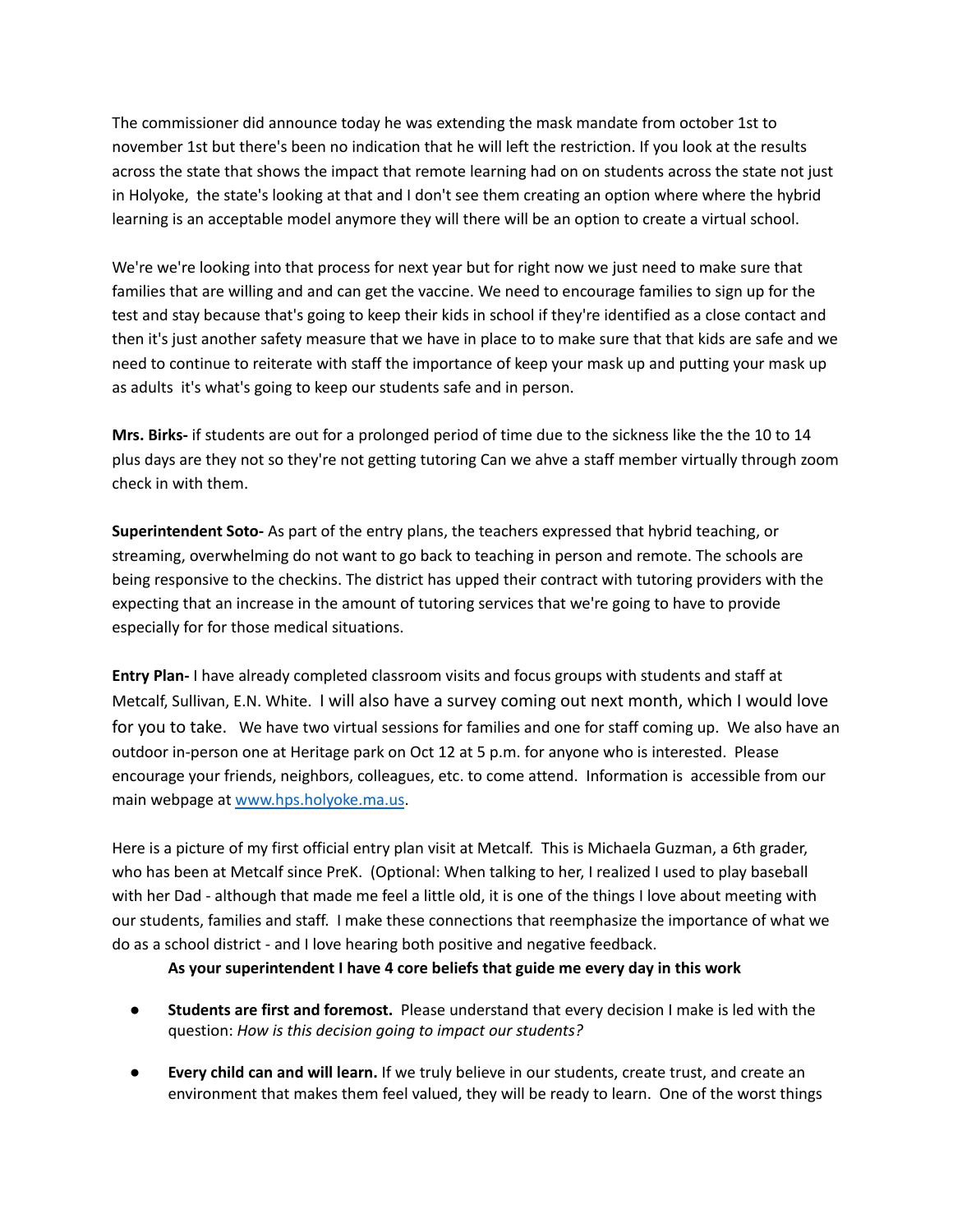we can do is cry " hay bendito Pobresito"....or " ahh poor babies they have it so hard at home"...NO We have to be understanding of what our students are going through but believe that even with all of that…...they are smart and they need to be pushed to learn at a high level. We can't blame parents or blame conditions at home for being the reason that our students "can't learn"....that is a way for us to not take accountability for what we can do and what our role is as educators in the Holyoke Public Schools.

● **School is about more than academics.** We need to support the whole child. Many students rely on our school communities to give them the right amount of love and push to be the best version of themselves and not just a place to learn academics.

**It takes a village (to raise a child).** We can't do this work alone but every one of us needs to do our part. Families matter. Teachers

I am embarking on a listening and learning journey over the next 5-6 months. This will inform the revision of our strategic priorities, objectives and goals, and develop a vision and plan for Holyoke together for the next 3-5 years. You can see here that the planning phase of this is now through the end of October where I will share my official draft of the entry plan and conduct regular meeting sand interviews through the end of December. Sometime around February we will develop an entry plan findings report and share it out with the community. These findings will then inform the work that needs to happen to either refine or develop our District Strategy.

Some of the students are bringing up that we we have a hard time addressing when a when a student is having behavioral issues in the classroom we have a hard time addressing it in a way that that keeps other students learning. We really have to dig in we got to listen to our students and see how we can address some of those concerns.

**Ms. Brunelle-** Teachers have been having huge concerns about our discipline policy we've been hearing it all over my kids school's facebook page, and in the middle school collaborative meeting today one of the gentlemen that was speaking as a former school leader in the middle school grade is that we need to stop treating our middle schoolers like their their five-year-olds and making them feel accountability for their actions helping them understand that they are responsible for their decisions.

Those were the two main themes:

- Teachers feel like they need more collaboration time
- retention teachers are voicing their opinion that our attention is a problem and having as many new teachers as we do every year and that they need more time to collaborate.

## **TIMELINE OF ENTRY PLAN PROCESS**

The entire process these are the key questions that i'm asking in the small focus groups with students, staff, families, and community members.

- What are the strengths and successes of our school district what are some challenges and areas for growth?
- How do we ensure that every graduate is prepared for college and career success?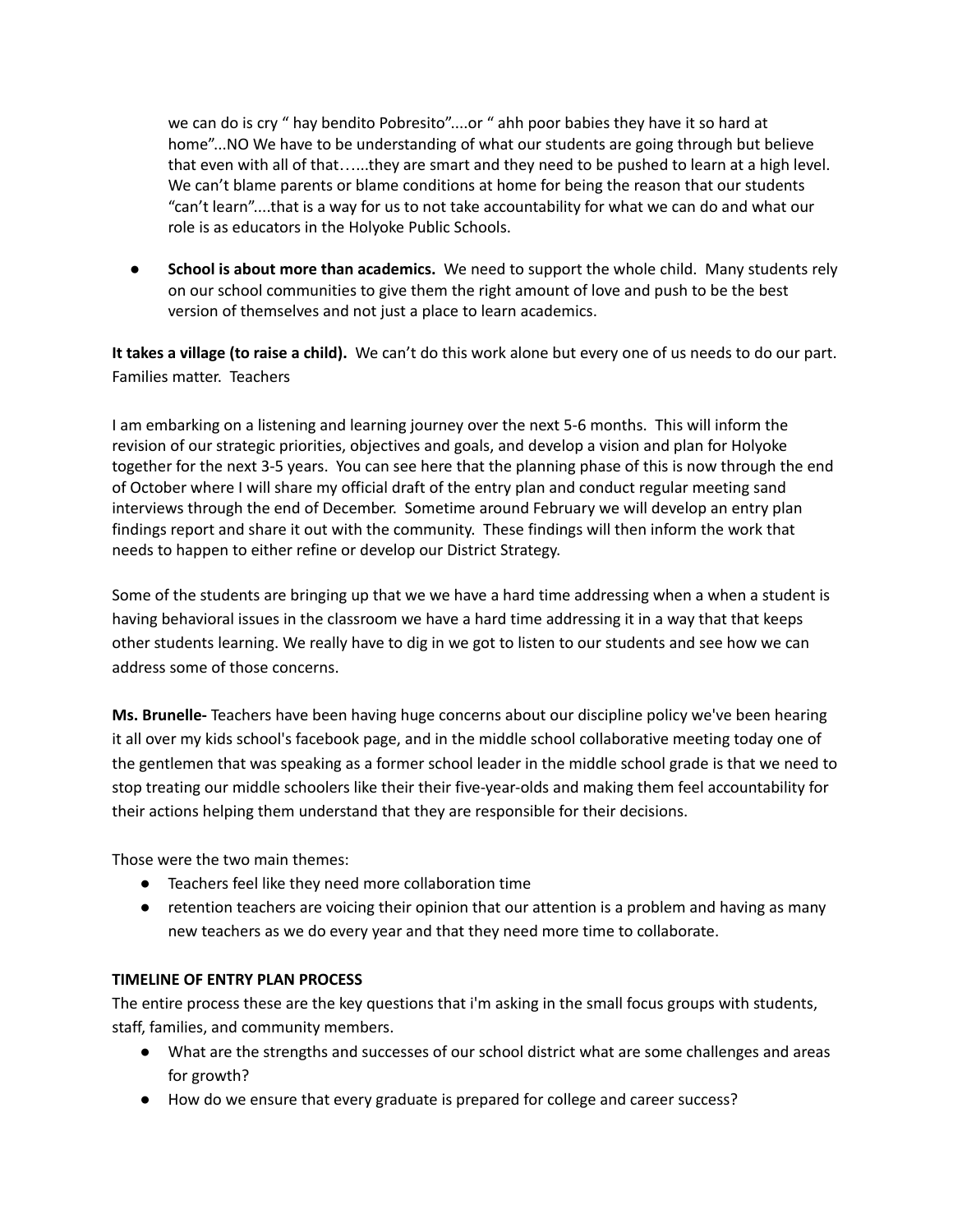- Aligned to it takes a village how do we work better together to support student success?
- What do you want to see from me as your superintendent?
- What else do you think is important for me to know?

**Acting Mayor Murphy-** What is the longest time a student is on a bus ?

**Superintendent Soto-** Student are on the bus under 50 minutes, we have had the opportunity to split the run to the berries, to shorten that run. Our ability to solve some of those issues is going to be harder given the driver shortage but what we did do was we're riding the the we're routing the buses ourselves

## **Annual Planning and Goals**

In Holyoke we have a vision and that vision is "A pathway for every student" ….Every student is unique and our job is to prepare them to be the best version of themselves. Every student has a place in society whether they choose the arts, teaching, the military, college, or carreer...we want to make sure that the experience they get here in HPS creates a pathway to meet their individual needs.

We also want Our students graduate with an additional credential (that could be a SEAL OF BILITERACY, a VOCATIONAL CERTIFICATE, or COLLEGE CREDITS prior to even getting to college)

And...By the time our students graduate, we want them to be effective communicators, critical thinkers, engaged and productive community members, and mindful individuals.

One of our most important commitments is to Equity…..Over the last 2 years we have been working and refining these commitments and here they are:

- We ensure that the students/families/staff who need the most get the most.
- We incorporate the voices of those impacted, especially those who have not been heard historically.
- We promote access and inclusion for all students/families/staff, especially for those who are not being heard.
- We reflect and embrace the greater diversity of our students and families.
- We work to be an anti-racist, inclusive and culturally-responsive community.

Seeking excellence through equity the District has 4 strategic priorities to organize our annual planning– we continue to work towards those four strategic priorities–which are Teaching and Learning, Supporting the whole child, family and community engagement and Shared Learning and Leadership.

The committee questions where are school councils where we're bringing those back and making sure that every school has a school council by october 15th and we need to strengthen the the work around those um around those school councils and we're going to continue to strengthen translation and interpretation and under shared learning and leadership lastly we're supporting educators uh to earn and maintain appropriate licensure and endorsement and in partnership with relay we're strengthening our teacher observation and feedback our lesson planning and the implementation of weekly data meetings at all of our schools.

## **Instructional Leadership**

- *●* Strengthen the implementation of instructional strategies to **support multilingual learners.**
- **●** Complete a **Literacy audit** to inform the creation of a three-year Literacy improvement plan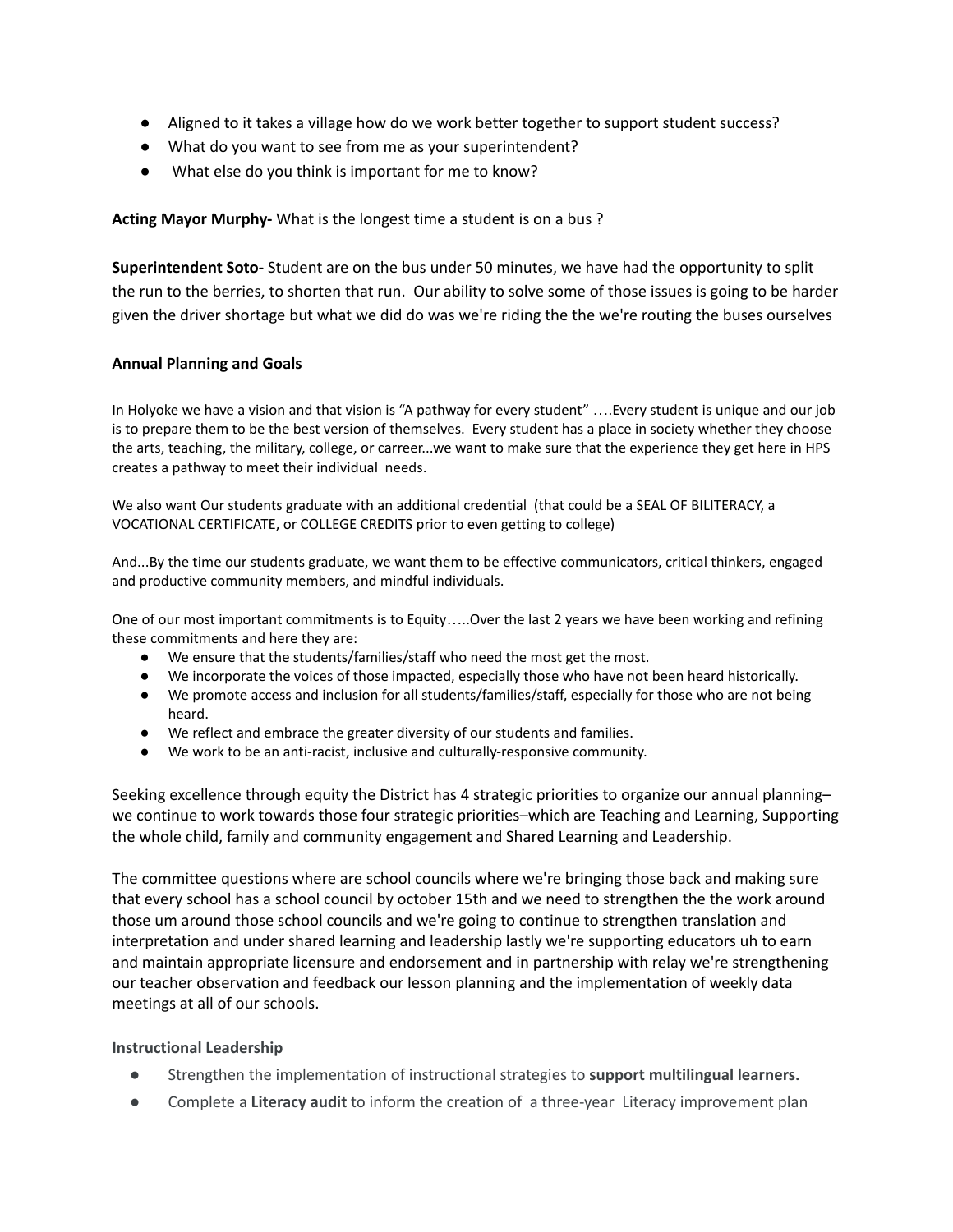**●** Ensure students identified in the **bottom 25th percentile** receive **systematic interventions** in ELA and math based on their needs.

Supporting the Whole Child

- Support principals in the implementation of student supports, including the new **social-emotional curriculum called Trails**
- Continue the plan to move towards **distinct elementary and middle schools to support our students needs.**

**Family and Com Eng**

- **● Strengthen School Councils to engage families as active partners in their child's learning.**
- **Continue to strengthen translation and interpretation services.**

### **Shared Learning and Leadership**

- **●** Support educators to earn and maintain **appropriate licensure/endorsement.**
- In partnership with Relay, strengthen teacher observation and feedback, lesson planning, and implementation of weekly data meetings at all schools

**Mr. Whelihan-**The Supporting the whole childabout the food service contract any thought that may be going to a three-year contract as opposed to a five?

**Superintendent Soto-**if we're not happy, that is something that we can look into uh i've found i mean we're never locked in right like if i'm not happy. With the service and i think that they could be doing a better job we could there's always an out what a five-year contract does is it gets us better pricing and it gets us a better commitment from the company to to stay in Holyoke.

**Ms. Brunelle-** request Dual Language Task force update for Ooctober or November meeting.

**Mr. Collamore-** can you explain to me the liability of national guard people coming in here and driving our buses. Does it fall on the city or does it fall on the company or does it fall in the state for providing this?

**Superintendent Soto-** the national guard is providing they have their 7d van license so we're not putting drivers in there just because they're part of a national guard they're licensed to do to to transport in these type of vehicles.

A member of the committee who would like to be a part of the Holyoke Ethnic Studies, Mrs. Birks, yes.

We have a request for putting an ad in the holyoke hall of fame program book. This was done 2 years ago as it did not take place last year. There does not need to be a vote as the committee is using their sunshine funds.

**Mr. Collamore** Motion to be allowed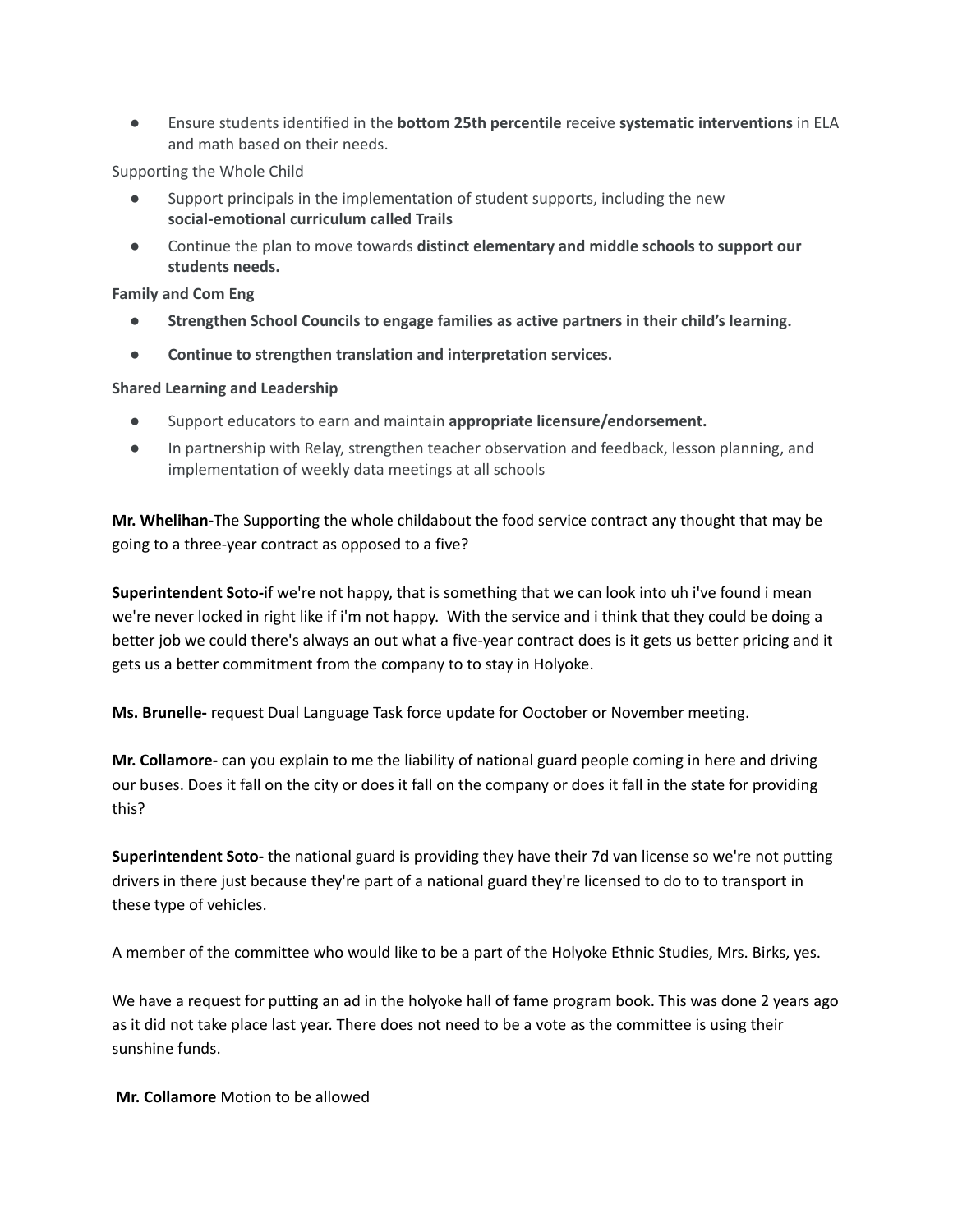**Mrs. Lefebrve-** we have a motion to allow we have a second all those in favor.

All in favor.

### **Motion for the Chair of the Urban Division Delegate**

**Past President** Miss feliciano sims is our chair of the urban divisio.

**Mrs. Lefebvre-** Sets a motion for Mrs. Rebecca Birks to serve as a delegate um on delegate assembly

Mrs. Birks is unable to attend due to previous obligations, **a motion for Mr. Collamore to be the alternate delegate to the assembly.**

**Motion passes unanimously**

#### **On Going Business- NONE**

### **Acting Mayor Murphy-**

The last meeting we tabled the requests for the transfer of the property at Dean. Acting Mayor did try to set up a meeting with the city engineer but i wasn't able to get that coordinated. Since item was not carried forward on the agenda, the three people that were assigned to that committee was Mrs. Birks, Mr. Whelihan, and Mr. Courshene. The request is to find out exactly what are the ins and outs of the zoning is for to transfer the parcel right and then at our next school committee meeting in October which the city engineer wouldn't have to be here because they're already presenting to the subcommittee that we're sending to hear about it to come back give us the update at the Oct 18 meeting.

It's 32 000 square feet, 160 feet coming down, 200 feet from St. Vincents going north towards mcdonald's and it leaves approximately 50 feet from the school parking lots.

#### **Announcements**

- Mrs. Mary Birks dedication of the old blessed sacrament, now Metcal Middle School 4 pm
- SRO Community Group subcommittee Survey for sros, the MOU, an opportunity to share thoughts. Survey must be turned in by Oct. 1.
- SEPAC, ELPAC Entry Plan Sessions for families.
- **●** School Building Committee- October 15th from 6 to 8

## **Ms. Tensley Williams- Poem Dedicated to the students of HPS**

You will never outgrow the need to read Do you know your abc's I hope that you did not forget that they are called the alphabet It doesn't matter what grade you're in the alphabet can be your friend